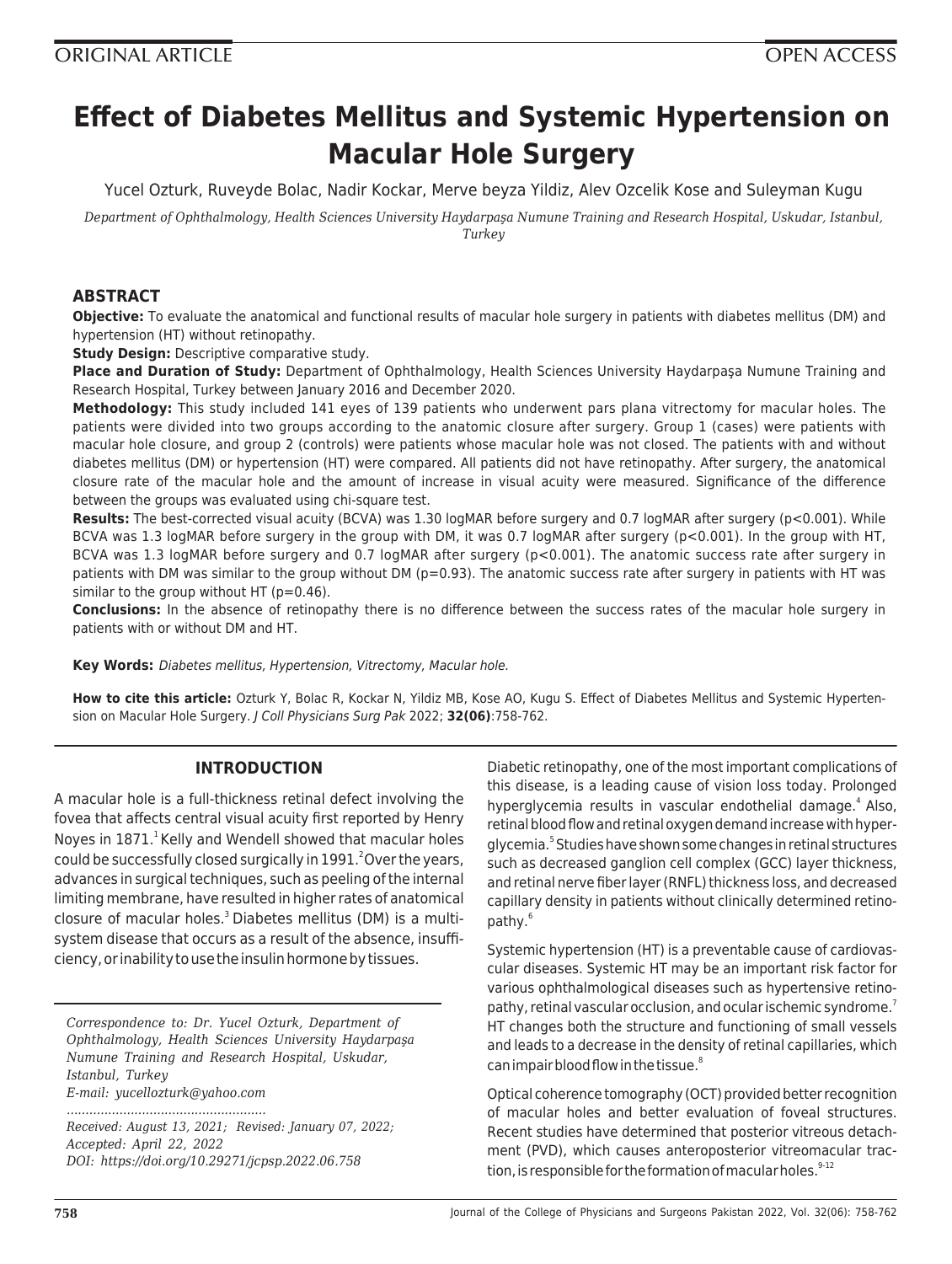The pathophysiology of macular holes is better understood with optical coherence tomography (OCT). The success rates of macular hole surgeries have gradually increased with the developments in surgical techniques, from the use of tampons to staining the inner limiting membrane with special dyes. Prognostic factors have been investigated to predict the success of macular hole surgery. The size and stage of macular hole, duration of symptoms, and preoperative visual acuity have been reported as preoperative factors so far. $^{13}$ 

In this study, the aim was to investigate whether macular hole surgery performed in patients with DM and HT but without retinopathy has any effect on anatomical closure and visual recovery.

## **METHODOLOGY**

This is a retrospective, nonrandomized, observational case-control comparative study. The records of patients who underwent pars plana vitrectomy (PPV) for macular hole diagnosis between January 2016 and December 2020 in the ophthalmology clinic of a tertiary hospital were reviewed retrospectively. Ethics committee approval (2021/147-3346 on 17.05.2021) was obtained from the Haydarpaşa Numune Training and Research Hospital Clinical Research Ethics Committee, the study was carried out in accordance with the Helsinki Declaration standards. Patients with full-thickness macular holes who underwent PPV and internal limiting membrane peeling were included in the study. Exclusion criteria were: Patients with retinopathy due to DM or HT, traumatic macular holes, history of vitreous surgery or retinal detachment surgery, high myopia (axial length greater than 26.00 mm or including refractive error greater than - 6.00D), history of uveitis, any fundus disease or history of intravitreal injection, and any ocular pathology other than concomitant visually significant cataract.

A detailed examination of the patients diagnosed with a fullthickness macular hole was performed. Relevant clinical and surgical history information was collected. Spectral-domain optical coherence tomography (SD-OCT) volume scans (Spectralis; Heidelberg Engineering, Heidelberg, Germany) were reviewed at all visits (before macular hole formation, presence of macular hole formation and after vitrectomy). Volume scans consisted of 19 or 25 horizontal B-scans centered on the fovea followed by the previous volume scans with the automatic retina tracking threshold set to 25. The monitoring threshold was kept lower on preoperative OCT images in patients with cataracts.

The SD-OCT definition of full-thickness macular hole (FTMH) was a full-thickness defect in the central fovea that extends from the internal limiting membrane (ILM) to the retinal pigment epithelium (RPE). The best-corrected visual acuity (BCVA) was measured and the anatomical condition of the macula was recorded on OCT. The full-thickness macular hole was defined using the spectral domain OCT criteria used in the International Vitreomacular Traction Study.<sup>14</sup> Optical coherence tomography images obtained before and at the last postoperative visit were reviewed. A minimum of 6 months of postoperative follow-up was required for inclusion in this study. The BCVA values were recorded preoperatively and at the last visit and converted to logarithms of minimum angle resolution (log-MAR) acuities.

Patients with DM and HT were compared with patients without DM and HT in terms of anatomical and visual outcomes. After surgery, patients were divided into two types of anatomical results as described by Kang et al. Into type 1 (macular hole is completely closed); and type 2, (macular hole not closed with the absence of the foveal area neurosensory retina).<sup>15</sup> Type 1 closure was considered an anatomical success, while type 2 closure was considered anatomically unsuccessful.

The patients were divided into two groups according to the anatomic closure after surgery. Group 1 included patients with macular hole closure, and group 2 included patients whose macular hole was not closed. In terms of anatomical success and postoperative visual acuity, the patients with DM or HT without retinopathy and patients without DM or HT were compared.

Surgery was performed using a standard 3-port, 23-gauge PPV. When a cataract was present, a combined phacovitrectomy was performed. Twenty three–gauge trocar cannulas were placed 3.5 mm posterior to the limbus. Patients underwent PPV and internal limiting membrane peeling surgery. During surgery, the posterior hyaloid was completely detached from the retina after the core vitrectomy. The brilliant blue injection was applied to visualize the internal limiting membrane in the macular region, the internal limiting membrane was peeled off. Liquid-air exchange was performed and the air in the vitreous cavity was replaced with 20% sulfur hexafluoride or 16% perfluoroethane. After surgery, patients were advised to stay in the prone position for one week.

SPSS (SPSS for Windows, Version 16.0; SPSS, Chicago, IL) program was used for data analysis. Data distribution was analyzed with the Shapiro-Wilk test. General information of the patients was presented. Anatomic closure rates were calculated for macular holes. Demographic variables were expressed as counts and percentages whereas continuous variables were expressed as median and interquartile ranges (IQR). Visual acuity before and after surgery was compared using a Wilcoxon signed-rank test. The Chi-square test was used between groups to compare anatomical results. Mann-Whitney U-test was used to compare postoperative vision between the two groups. A p-value of <0.05 was considered statistically significant.

## **RESULTS**

A total of 141 eyes of 139 patients were included in the study. Of the 139 patients, 82 (58.9%) were female, 57 (41%) were male, and the mean age was 68.7±9 years. The mean age of patients without DM was  $68.6 \pm 0.9$  years, while the mean age of patients with DM was  $69.1 \pm 1.3$  years (p = 0.97). The mean age of patients without HT was  $67 \pm 1.1$  years, and the mean age of patients with HT was 70.8  $\pm$  0.8 years (p = 0.03). The mean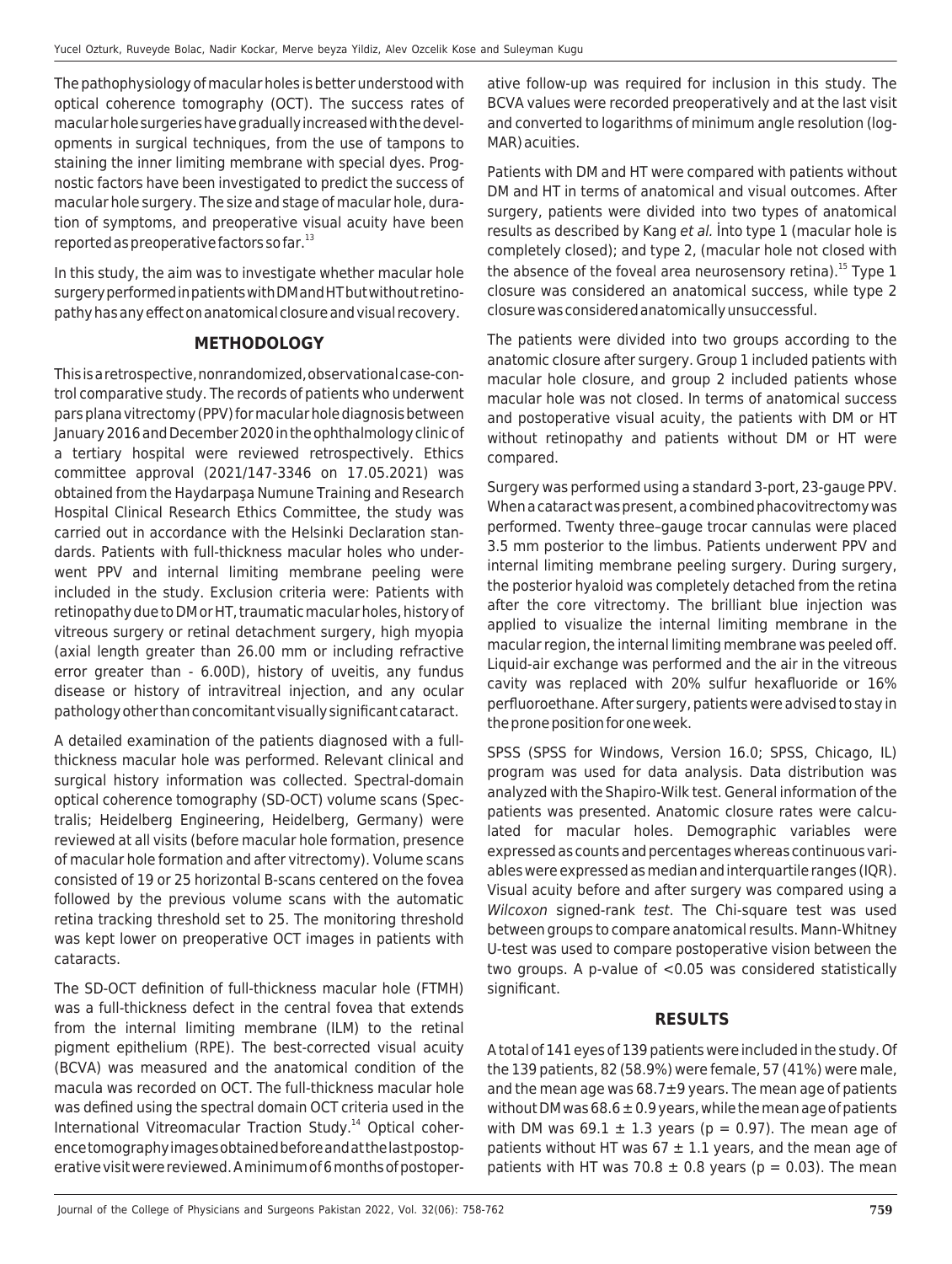BCVA was 1.3 (IQR 1.0 - 1.7) logMAR before surgery and 0.7 (IQR 0.7 – 1.3) logMAR after surgery (p<0.001).

In the group with DM, BCVA was 1.3 (IQR 1.0 – 1.7) logMAR before surgery, and final visual acuity after surgery was 0.7 (IQR 0.5 – 1.3) logMAR (p<0.001). While BCVA was 1.3 (IQR 1.0 – 1.7) logMAR before surgery in the group with HT, final visual acuity was 0.7 (IQR 0.5 – 1.3) logMAR after surgery (p<0.001). In patients with DM and HT, BCVA was found to be significantly higher in the post-surgical measurement compared to the pre- surgical measurements (p<0.001, Table I).

**Table I: Comparison of patients' best corrected visual acuity (BCVA) before and after surgery.**

|                                                                                        | Preoperative<br><b>BCVA</b> | Postoperative<br><b>BCVA</b> | <b>p</b> * |  |
|----------------------------------------------------------------------------------------|-----------------------------|------------------------------|------------|--|
| All patients                                                                           | $1.3(1.0 - 1.7)$            | $0.7(0.7 - 1.3)$             | $-.001*$   |  |
| Patients with DM                                                                       | $1.3(1.0 - 1.7)$            | $0.7(0.7 - 1.3)$             | $-.001*$   |  |
| Patients with HT                                                                       | $1.3(1.0 - 1.7)$            | $0.7(0.7 - 1.3)$             | $< 0.01*$  |  |
| Variables are presented as median (Q1 - Q3), Wilcoxon signed rank test, $p^* < 0.01$ , |                             |                              |            |  |
| DM: Diabetes mellitus, HT: Hypertension.                                               |                             |                              |            |  |

**Table II: Surgical success in patient groups.**

|                                                                              | <b>Patients without DM</b><br>n (%)                                   | <b>Patients with DM</b><br>n (%)                                        | <b>p</b> *         |  |
|------------------------------------------------------------------------------|-----------------------------------------------------------------------|-------------------------------------------------------------------------|--------------------|--|
| Type 1 closure<br>Type 2 closure                                             | 81 (75%)<br>27 (25%)                                                  | 25(75.7%)<br>8(24.3%)                                                   | 0.93               |  |
| Type 1 closure<br>Type 2 closure                                             | Patients without HT<br>56 (72.7%)<br>21 (27.3%)                       | Patients with HT<br>50 (78.1%)<br>14 (21.9%)                            | p*<br>0.46         |  |
| Gender<br>Male<br>Type 1 closure<br>Type 2 closure                           | Patients with DM<br>10 (67%)<br>3(23%)                                | Patients without DM<br>32 (72.7%)<br>12 (27.2%)                         | p*<br>0.53         |  |
| Female<br>Type 1 closure<br>Type 2 closure<br>Male                           | 15 (75%)<br>5(25%)<br>Patients with HT                                | 48 (77.4%)<br>14 (22.5%)<br>Patients without HT                         | 0.52               |  |
| Type 1 closure<br>Type 2 closure<br>Female                                   | 16 (76.1%)<br>5(23.8%)                                                | 26 (72.2%)<br>10 (27.7%)                                                | p*<br>0.74         |  |
| Type 1 closure<br>Type 2 closure                                             | 33(78.5%)<br>$9(21.4\%)$                                              | 30(75%)<br>10(25%)                                                      | 0.70               |  |
| Age (years)<br>< 65<br>Type 1 closure<br>Type 2 closure<br>>65               | Patients with HT<br>13 (81.2%)<br>3(18.7%)                            | Patients without HT<br>21 (78.7%)<br>6(22.2%)                           | p*<br>0.55         |  |
| Type 1 closure<br>Type 2 closure<br>< 65<br>Type 1 closure<br>Type 2 closure | 35 (78.7%)<br>10 (22.2%)<br>Patients with HT<br>9(81.8%)<br>2 (18.1%) | 29 (69%)<br>13 (30.9%)<br>Patients without HT<br>25 (78.1%)<br>7(21.8%) | 0.35<br>p*<br>0.58 |  |
| >65<br>Type 1 closure<br>Type 2 closure                                      | 16 (72.7%)<br>6(27.2%)                                                | 48 (73.8%)<br>17 (26.1%)                                                | 0.91               |  |
| Chi-square test. p*<0.01. DM: Diabetes mellitus. HT: Hypertension.           |                                                                       |                                                                         |                    |  |

Anatomically, 106 (75.1%) of the surgeries performed on the patients were type 1 closure and 35 (24.9%) of them were type 2 closure. Of the 33 patients with DM, 25 (75.7%) were type 1 closure and 8 (24.3%) were type 2 closure. The anatomical success rate after surgery in patients with DM was similar to the group without DM (p=0.78). Postoperative BCVA was 0.7 logMAR in those without DM and 0.7 logMAR in those with DM (p=0.63). Of 64 patients with HT, 50 (78.1%) were type 1 closure and 14 (21.9%) were Type 2 closure. The anatomic success rate after surgery in patients with HT was similar to the group without HT (p=0.46). Postoperative BCVA was 0.8 logMAR in those without HT, and 0.7 logMAR in those with HT ( $p=0.36$ ).

No difference was observed between the groups according to age and gender (Table II).

#### **DISCUSSION**

In this study, it was found that macular hole surgery was effective in patients with DM and HT. There was no difference in the anatomical and visual results of surgery if retinopathy did not develop due to these diseases. It is not known how these two diseases, which we encounter frequently in our clinical practice, affect the results if retinopathy has not developed. There is no previous study investigating this issue in the literature.

Vascular impairment is considered to be the primary pathophysiological mechanism causing diabetic retinopathy. In recent years, the role of diabetic retinal neurodegeneration (DRN) has become increasingly prominent in the development of diabetic retinopathy and may replace vasculopathy as the primary pathogenic cause of the disease in the future.<sup>16</sup> Functional and structural disorders may have started in the retina of diabetic patients, even if there are no retinal lesions that cannot be detected on examination. Fine microvascular abnormalities may be associated with early functional changes in diabetic patients without retinopathy. $17$  Neurovascular damage may develop without retinopathy findings on ophthalmoscopic examination.<sup>18,19</sup> Since DM can affect the retina subclinically, it was investigated whether it has an effect on macular hole surgery in our study. It was found that anatomical and functional success did not differ between patients with DM and patients without DM.

As a result of diabetic neuropathy, which is a common complication in diabetic patients, deterioration of corneal epithelial wound healing and related ocular surface complications can be seen. This condition has been named as diabetic keratopathy.<sup>20</sup> There is no study investigating wound healing after posterior segment surgery in patients with DM. In this study, it was investigated whether this deterioration in wound healing seen in DM patients would affect the results of macular hole surgery, and none was found. However, molecular-based studies are needed to make more precise justifications.

Patients with proliferative diabetic retinopathy may also have a full-thickness macular hole that can be closed surgically. These surgeries are anatomically successful and provide increased vision in patients, but the vision is lower than expected.<sup>21,22</sup>

Disturbances in the neural control of choroidal blood flow occur in various systemic diseases, such as HT and DM, and in these cases may contribute to retinal pathology and dysfunction.<sup>23</sup> OCT angiography study performed in hypertensive patients without hypertensive retinopathy showed that the superficial plexus vessel density was lower and the foveal avascular region enlarged compared to the normal population.<sup>24</sup> Although OCT-A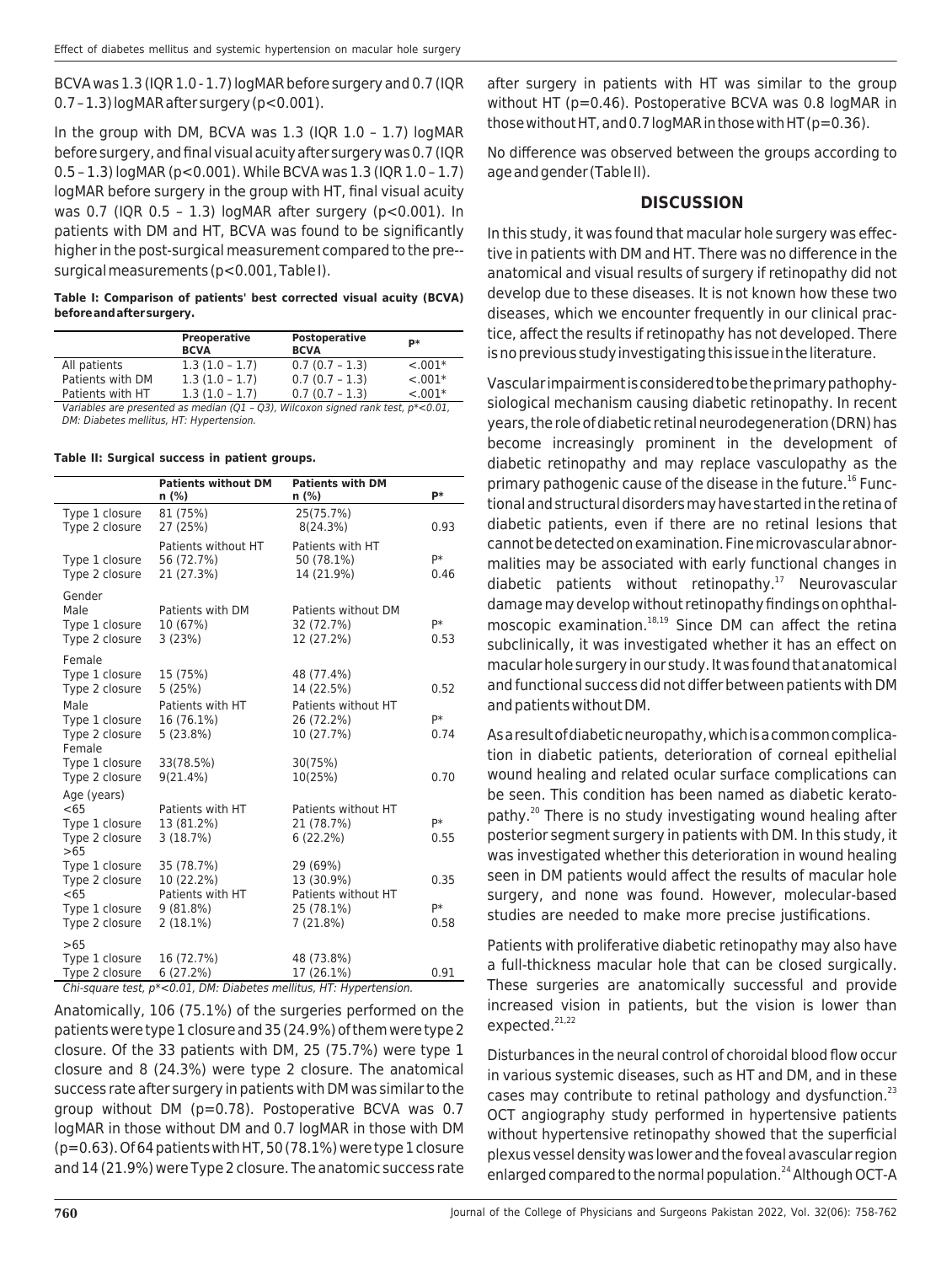was not performed in this study, it was found that it did not affect the outcome of macular hole surgery in this study.

Hypertension causes more damage to the nerve fiber layer in patients with diabetes in the absence of retinopathy.<sup>25</sup> In this study, patients with both DM and HT were compared with those and without. There was no difference between the two groups in terms of anatomical and functional outcomes.

The duration of symptoms and the stage of the preoperative macular hole are important prognostic factors for postoperative functional and anatomical outcomes in the surgical success of the macular hole. Therefore, when a full-thickness neuroretinal defect occurs, surgery should be performed as early as possible.<sup>15</sup>

The limitations of this study are that it is a retrospective study. There was no grouping according to the duration of DM and HT. It was not known whether DM and HT were regulated during surgery. In this study, the focus was on the closure of the macular hole on OCT and the increase in visual acuity after surgery. No advanced tests such as visual field, contrast sensitivity, color vision, depth sense, and light adaptation were performed, which evaluate visual function.

## **CONCLUSION**

If there is no clinically determined retinopathy finding in patients with DM and HT, the functional and anatomical results of macular hole surgery do not change. There are reports of lower-than-expected vision in the eyes with retinopathy. Further studies are needed to compare postoperative vision in eyes with retinopathy and eyes without retinopathy.

## **ETHICAL APPROVAL:**

This study protocol was approved by Haydarpaşa Numune Training and Research Hospital Clinical Research Ethics Committee (2021/147-3346).

## **COMPETING INTEREST:**

The authors declared no competing interest.

## **AUTHORS' CONTRIBUTION:**

YO, NK, MBY: Data collection, and analysis.

YO, RB, AOK: Writing manuscript.

YO, SK: Surgeons.

All authors approved the final version of the manuscript to be published.

## **REFERENCES**

- 1. Ho AC, Guyer DR, Fine SL. Macular Hole. Surv Ophthalmol 1998; **42(5)**:393-416. doi: 10.1016/s0039-6257(97)00132 x.
- 2. Ullrich S, Haritoglou C, Gass C, Schaumberger M, Ulbig MW, Kampik A. Macular hole size as a prognostic factor in macular hole surgery. British J Ophthalmol 2002; **86(4)**: 390-3. doi: 10.1136/bjo.86.4.390.
- 3. Kazmierczak K, Stafiej J, Stachura J, Zuchowski P, Malukiewicz G. Long-term anatomic and functional outcomes after macular hole surgery. J Ophthalmol 2018;

**2018**:3082194. doi: 10.1155/2018/3082194. eCollection 2018.

- 4. Polat B, Batıoglu F. New medical treatment approaches in diabetic retinopathy. Ret-Vit 2007; **15**:153-9.
- 5. Tiedeman JS, Kirk SE, Srinivas S, James M. Beach, Retinal oxygen consumption during hyperglycemia in patients with diabetes without retinopathy. Ophthalmol 1998; **105(1)**: 31-6. doi: 10.1016/s0161-6420(98)71029-1.
- 6. Santos AR, Ribeiro L, Bandello F, Lattanzio R, Egan C, Frydkjaer-Olsen U, et al. Functional and structural findings of neurodegeneration in early stages of diabetic retinopathy: Cross-sectional analyses of baseline data of the EUROCONDOR project. Diabetes 2017; **66(9)**:2503-10. doi: 10.2337/db16-1453.
- 7. Onaran Z, Ogurel R, Ebinc H, Usta G, Sahin O, Ornek K, Influence of dipper and non-dipper blood pressure patterns on retinal nerve fiber thickness in nonglaucomatous hypertensive ındividuals. Glo-Kat 2014; **9**:28-32.
- 8. Chua J, Chin CWL, Hong J. Impact of hypertension on retinal capillary microvasculature using optical coherence tomographic angiography. J Hypertens 2019; **37(3)**:572-80. doi:10.1097/HJH.0000000000001916.
- 9. Hee MR, Puliafito CA, Wong C, Duker JS, Reichel E, Schuman JS, et al. Optical coherence tomography of macular holes. Ophthalmol 1995; **102(5)**:748-56. doi: 10.1016/s0161-6420(95)30959-1.
- 10. Van Newkirk MR, Johnson MW, Hughes JR, Meyer KA, Byrne SF. B-scan ultrasonographic findings in the stages of idiopathic macular hole. Trans Am Ophthalmol Soc 2000; **98**:163-9; discussion 169-71.
- 11. Johnson MW, Van Newkirk, MR, Meyer KA. Perifoveal vitreous detachment is the primary pathogenic event in idiopathic macular hole formation. Arch. Ophthalmol 2001; **119(2)**:215-222.
- 12. Smiddy WE, Flynn HW Jr. Pathogenesis of macular holes and therapeutic implications. Am J Ophthalmol 2004; **137(3)**:525-37. doi: 10.1016/j.ajo.2003.12.011.
- 13. Kim SH, Kim HK, Yang JY, Lee SC, Kim SS. Visual recovery after macular hole surgery and related prognostic factors. Korean J Ophthalmol 2018; **32(2)**:140-6. doi:10. 3341/kjo.2017.0085.
- 14. Duker JS, Kaiser PK, Binder S, de Smet MD, Gaudric A, Reichel E, et al. The ınternational vitreomacular traction study group classification of vitreomacular adhesion, traction, and macular hole. Ophthalmol 2013; **120(12)**: 2611-19. doi: 10.1016/j.ophtha.2013.07.042.
- 15. Kang HK, Chang AA, Beaumont PE. The macular hole: Report of an Australian surgical series and meta-analysis of the literature. Clin Exp Ophthalmol 2000; **28(4)**:298-308. doi: 10.1046/j.1442-9071.2000.00329.x.
- 16. Pillar S, Moisseiev E, Sokolovska J, Grzybowski A. Recent developments in diabetic retinal neurodegeneration: A literature review. J Diabetes Res 2020; **2020**:5728674. doi: 10.1155/2020/5728674.
- 17. Zeng Y, Cao D, Yu H. Early retinal neurovascular impairment in patients with diabetes without clinically detectable retinopathy. British J Ophthalmol 2019; **103**: 1747-52.